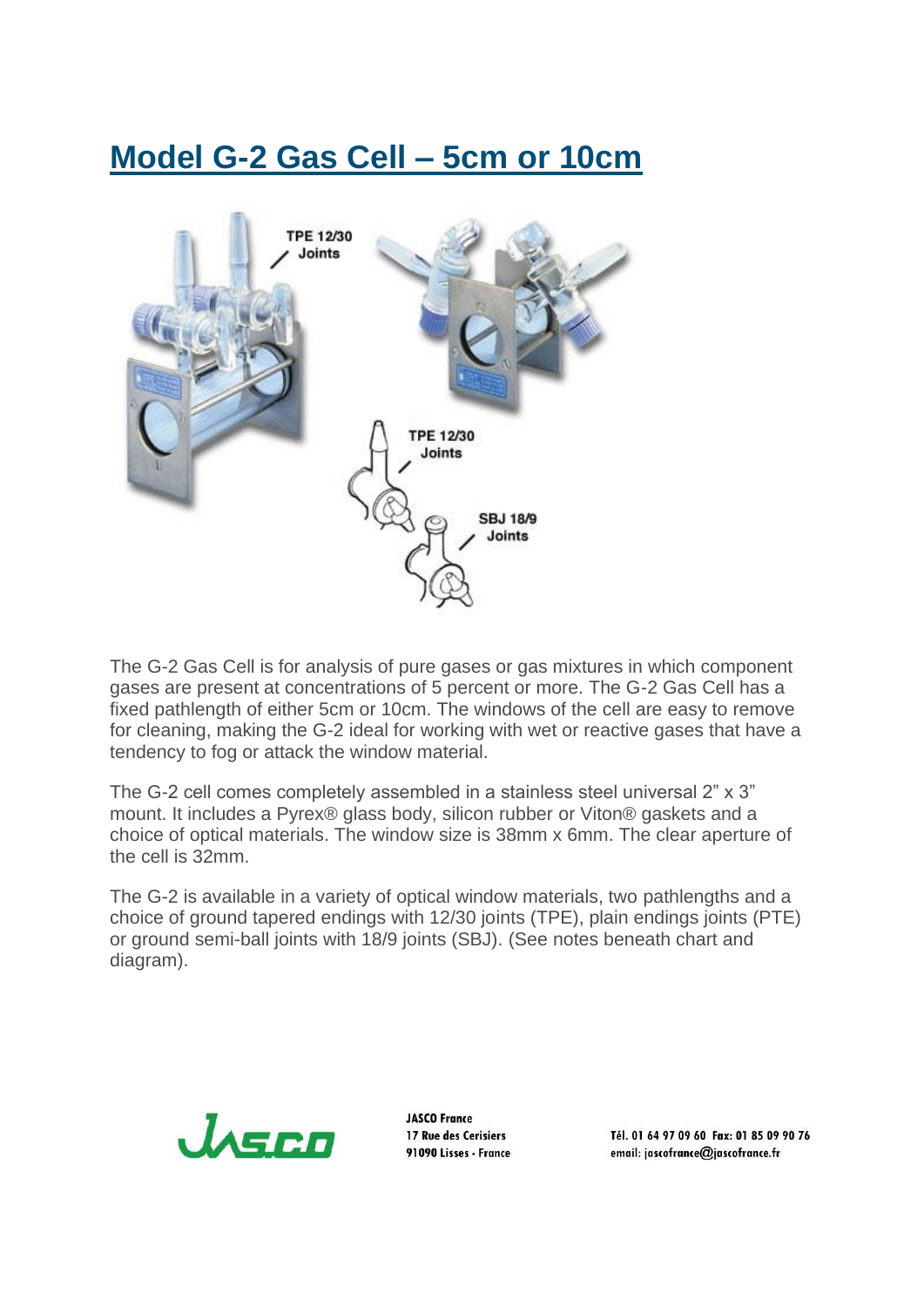0008A-715 Model G-2 Gas Cell 5cm with NaCl windows and Plain Tubular Endings (PTE) with 12/30 joints 5 cm Plain Tubular Endings (PTE) with 12/30 joints 0008A-716 Model G-2 Gas Cell 5cm with NaCl windows and Semi Ball (SBJ) Endings with 18/9 joints 5 cm Semi Ball (SBJ) Endings with 18/9 joints 0008A-714 Model G-2 Gas Cell 5cm with NaCl windows and Tapered Endings (TPE) with 12/30 joints 5 cm Tapered Endings (TPE) with 12/30 joints 0008A-711 Model G-2 Gas Cell 10cm with NaCl windows and Plain Tubular Endings (PTE) with 12/30 joints 10 cm Plain Tubular Endings (PTE) with 12/30 joints 0008A-712 Model G-2 Gas Cell 10cm with NaCl windows and Semi Ball (SBJ) Endings with 18/9 joints 10 cm Semi Ball (SBJ) Endings with 18/9 joints 0008A-710 Model G-2 Gas Cell 10cm with NaCl windows and Tapered Endings (TPE) with 12/30 joints 10 cm Tapered Endings (TPE) with 12/30 joints 0008B-720 Model G-2 Gas Cell 5cm with KCl windows and Plain Tubular Endings (PTE) with 12/30 joints 5 cm Plain Tubular Endings (PTE) with 12/30 joints 0008B-721 Model G-2 Gas Cell 5cm with KCl windows and Semi Ball (SBJ) Endings with 18/9 joints 5 cm Semi Ball (SBJ) Endings with 18/9 joints 0008B-719 Model G-2 Gas Cell 5cm with KCl windows and Tapered Endings (TPE) with 12/30 joints 5 cm Tapered Endings (TPE) with 12/30 joints 0008B-717 Model G-2 Gas Cell 10cm with KCl windows and Plain Tubular Endings (PTE) with 12/30 joints 10 cm Plain Tubular Endings (PTE) with 12/30 joints 0008B-718 Model G-2 Gas Cell 10cm with KCl windows and Semi Ball (SBJ) Endings with 18/9 joints 10 cm Semi Ball (SBJ) Endings with 18/9 joints 0008B-713 Model G-2 Gas Cell 10cm with KCl windows and Tapered Endings (TPE) with 12/30 joints 10 cm Tapered Endings (TPE) with 12/30 joints 0008C-726 Model G-2 Gas Cell 5cm with KBr windows and Plain Tubular Endings (PTE) with 12/30 joints 5 cm Plain Tubular Endings (PTE) with 12/30 joints 0008C-727 Model G-2 Gas Cell 5cm with KBr windows and Semi Ball (SBJ) Endings with 18/9 joints 5 cm Semi Ball (SBJ) Endings with 18/9 joints 0008C-725 Model G-2 Gas Cell 5cm with KBr windows and Tapered Endings (TPE) with 12/30 joints 5 cm Tapered Endings (TPE) with 12/30 joints 0008C-723 Model G-2 Gas Cell 10cm with KBr windows and Plain Tubular Endings (PTE) with 12/30 joints 10 cm Plain Tubular Endings (PTE) with 12/30 joints 0008C-724 Model G-2 Gas Cell 10cm with KBr windows and Semi Ball (SBJ) Endings with 18/9 joints 10 cm Semi Ball (SBJ) Endings with 18/9 joints



**JASCO France** 17 Rue des Cerisiers 91090 Lisses - France

Tél. 01 64 97 09 60 Fax: 01 85 09 90 76 email: jascofrance@jascofrance.fr